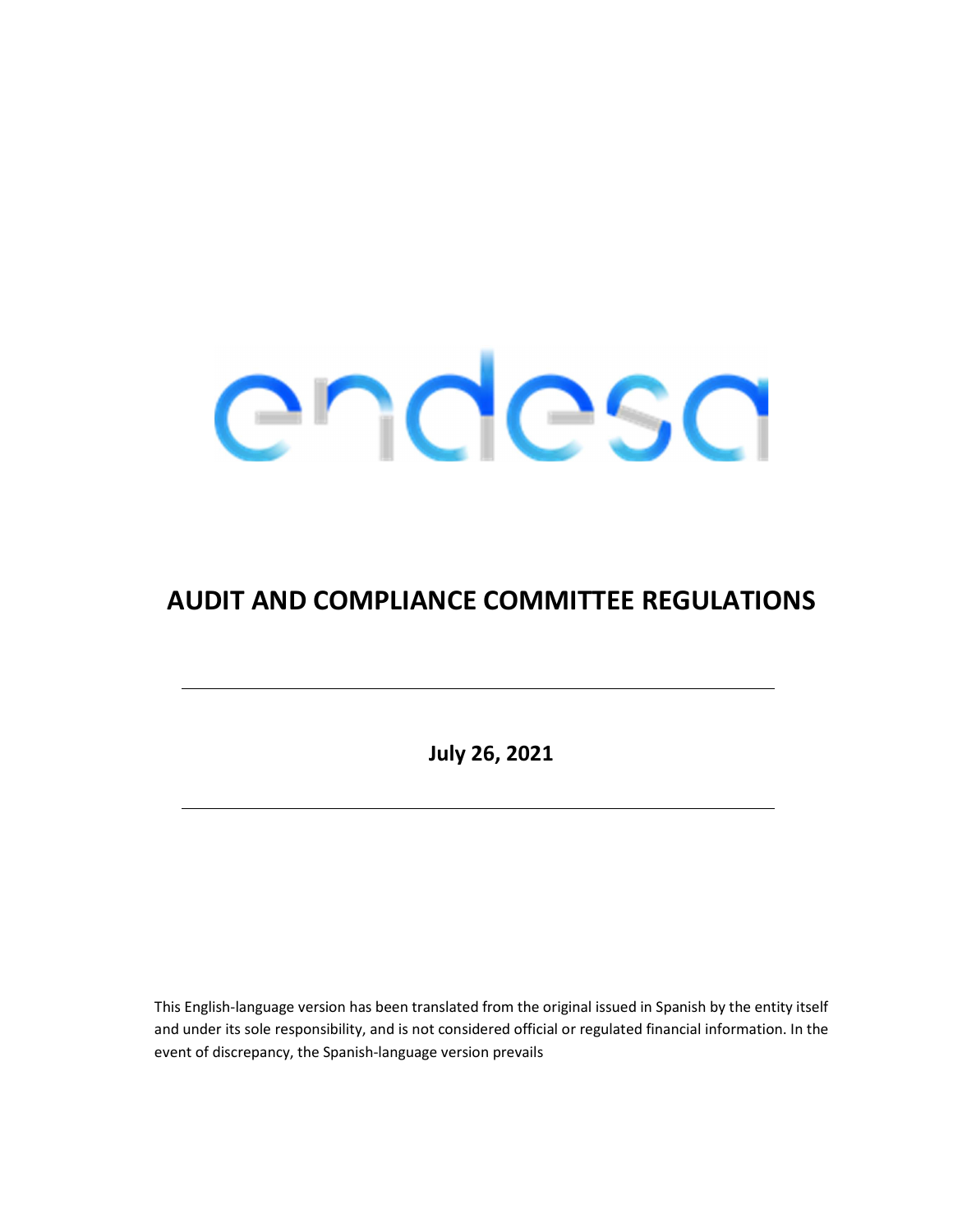

#### AUDIT AND COMPLIANCE COMMITTEE REGULATIONS

### CONTENTS

#### TITLE I. NATURE, PURPOSE AND APPROVAL

- Article 1. Purpose
- Article 2. Interpretation
- Article 3. Approval and Amendment

### TITLE II. AUDIT AND COMPLIANCE COMMITTEE COMPOSITION

- Article 4. Number and Type of Directors on the Audit and Compliance Committee
- Article 5. Appointment
- Article 6. Term of Office

#### TITLE III. AUDIT AND COMPLIANCE COMMITTEE OFFICERS

- Article 7. Audit and Compliance Committee Chairman
- Article 8. Audit and Compliance Committee Secretary

#### TITLE IV. PROCEEDINGS AND MEETINGS

- Article 9. Annual Work Plan
- Article 10. Meetings
- Article 11. Agenda
- Article 12. Venue of Meetings
- Article 13. Assembly, Proxies and Adoption of Resolutions
- Article 14. Attendance

### TITLE V. RESPONSIBILITIES

Article 15. Committee Duties

Article 16. Statutory Auditing Responsibilities

Article 17. Responsibilities Regarding the Drafting of Economic/Financial and Non-Financial Information

Article 18. Responsibilities Regarding the Internal Control and Risk Management Systems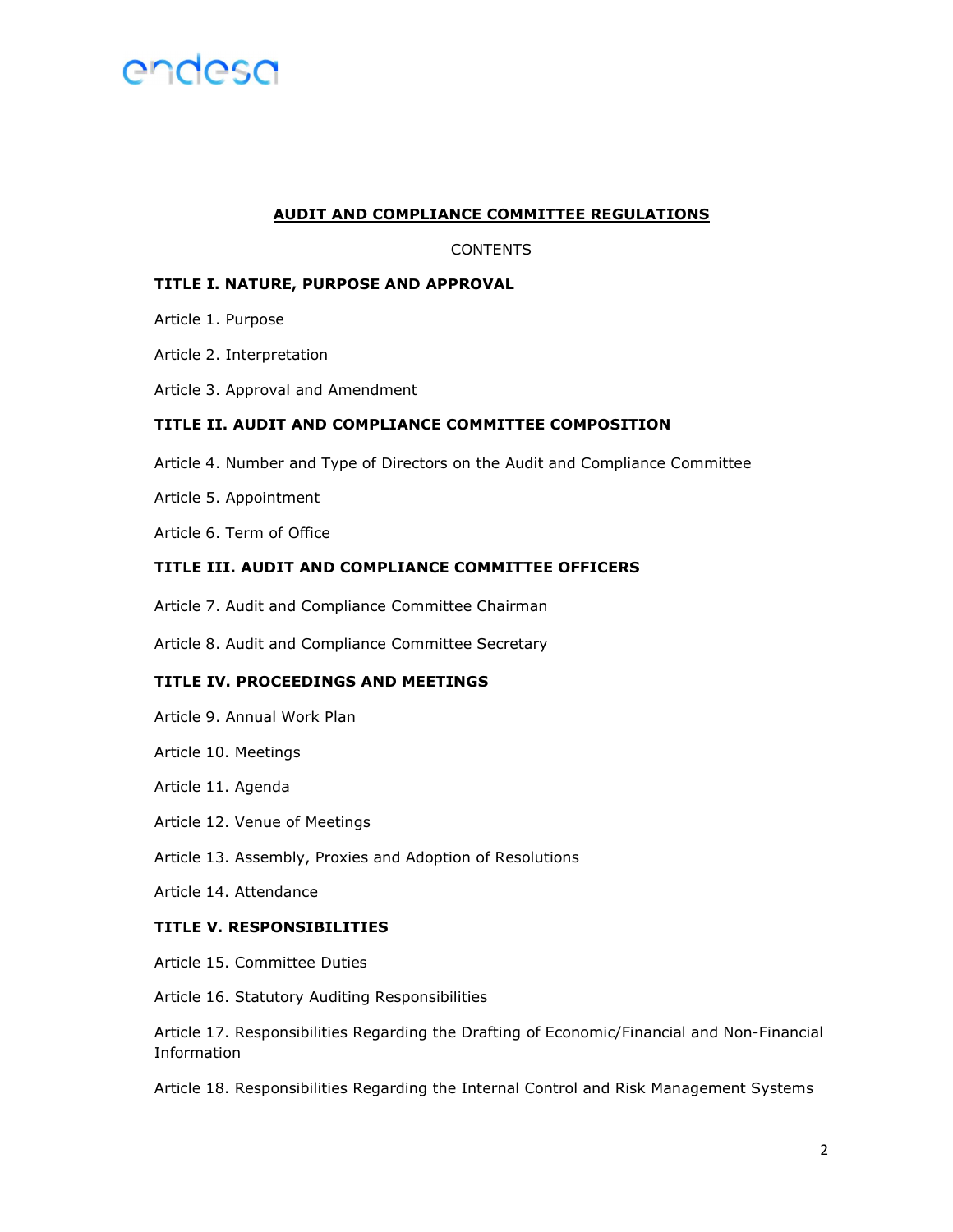

- Article 19. Responsibilities Regarding Related-Party Transactions
- Article 20. Internal Audit Responsibilities
- Article 21. Responsibilities Regarding Tax Matters
- Article 22. Regulatory Compliance Responsibilities
- Article 23. Other Responsibilities

### TITLE VI. AUDIT AND COMPLIANCE COMMITTEE POWERS AND MEMBER DUTIES

- Article 24. Powers and Advising
- Article 25. Duties of the Audit and Compliance Committee Members
- Article 26. Conflicts of Interest
- Article 27. Assessment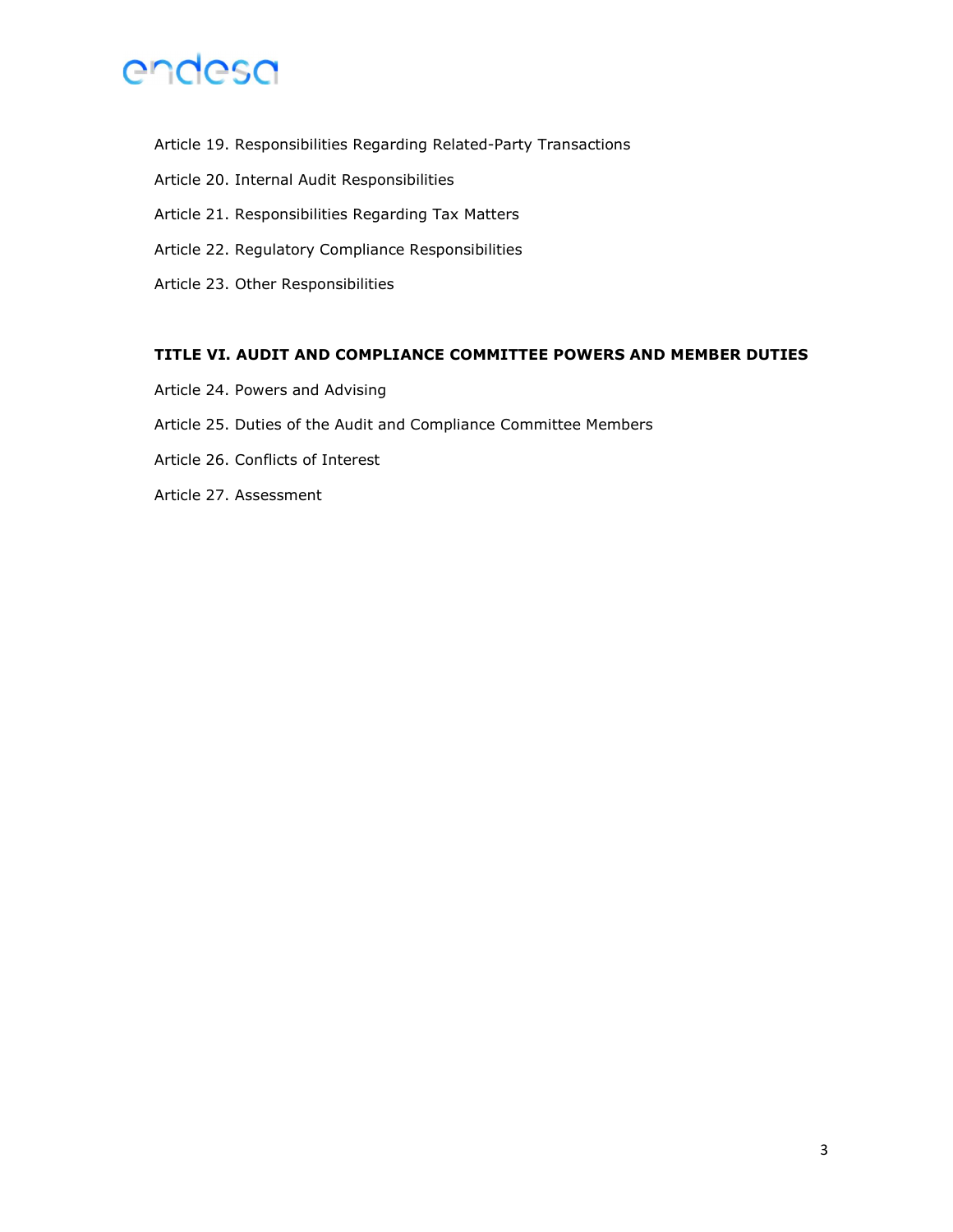#### TITLE I. NATURE, PURPOSE AND APPROVAL

#### Article 1. Purpose

The purpose of the Audit and Compliance Committee Regulations (hereinafter, the "Regulations") is to govern the duties, organization and operations of the Audit and Compliance Committee in accordance with law, the Bylaws and the Board of Directors Regulations.

### Article 2. Interpretation

- 1. These Regulations are in addition and supplementary to those provisions of the Bylaws and of the Board of Directors Regulations that govern the Audit and Compliance Committee.
- 2. The Board of Directors shall have the power to resolve any questions which may arise in the interpretation or application hereof, in accordance with all applicable legal and Bylaw provisions, as well as with best corporate governance practices.

### Article 3. Approval and Amendment

- 1. The Board of Directors may approve and make amendments to these Regulations.
- 2. The Audit and Compliance Committee may propose such amendments as it deems necessary or convenient based on the circumstances. For this purpose, the proposal shall be submitted with a justifying report presenting the reasons for and scope of the amendment.
- 3. Any amendment to the Regulations shall require a resolution adopted by the majority of the members of the Board of Directors.

# TITLE II. AUDIT AND COMPLIANCE COMMITTEE COMPOSITION

# Article 4. Number and Type of Directors on the Audit and Compliance Committee

The Audit and Compliance Committee shall comprise a minimum of three and a maximum of six Board members. The Committee shall be exclusively comprised of non-executive directors, the majority of which shall be independent directors.

# Article 5. Appointment

The members of the Audit and Compliance Committee shall be appointed by the favorable vote of the majority of the Board of Directors, at the proposal of the Appointments and Compensation Committee.

Members of the Audit and Compliance Committee shall be nominated and appointed such that the members as a whole have knowledge and experience in financial and non-financial accounting, auditing, finances, internal control and risk management.

Furthermore, the Board of Directors shall promote diversity among the Committee members in terms of professional experience, skills, personal abilities, sector knowledge and gender.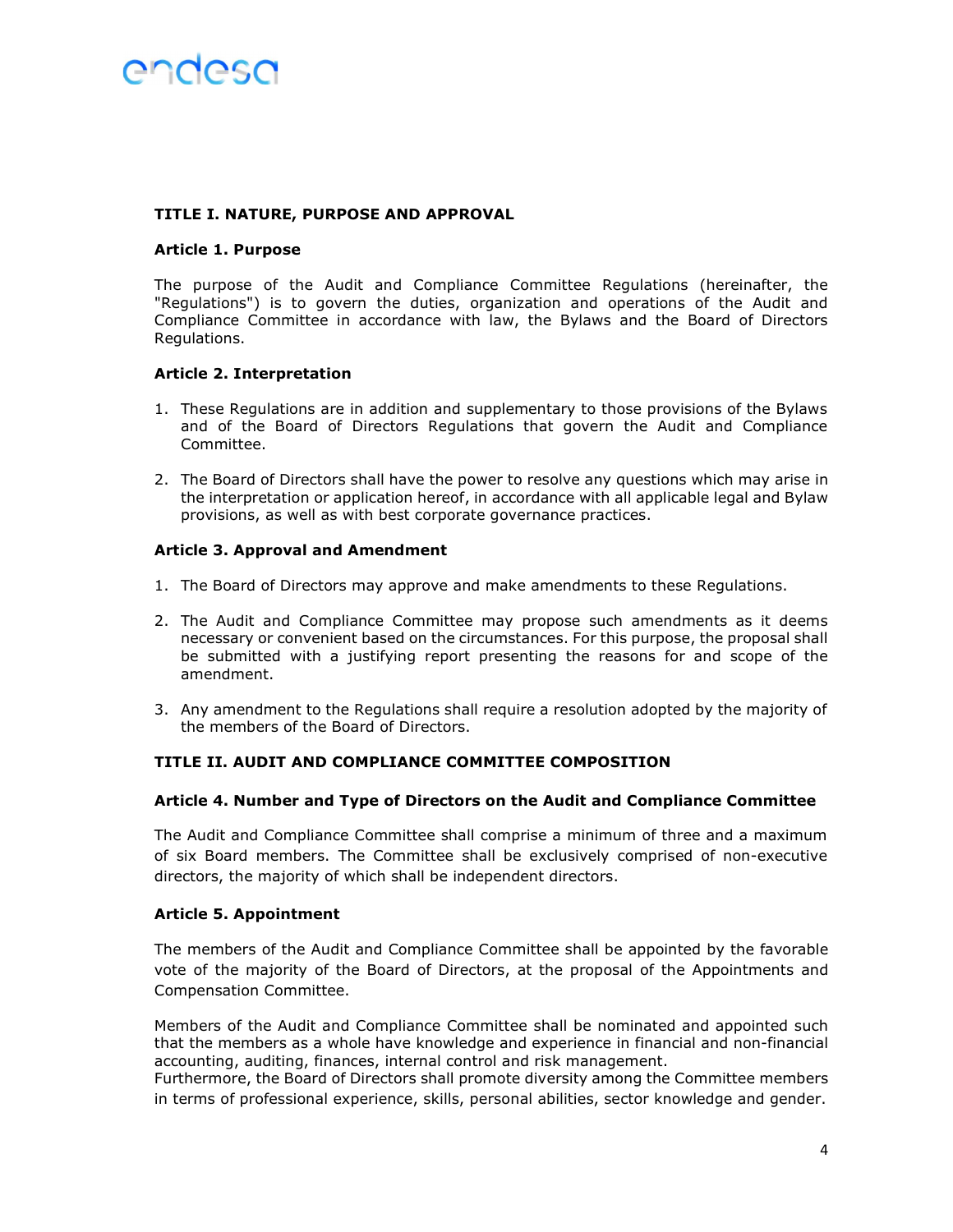The members of the Audit and Compliance Committee shall collectively have the technical expertise necessary in relation to the electricity and gas industries in which the Company operates.

The Audit and Compliance Committee shall establish an induction program for its new members to ensure that all of them have a sufficient minimum baseline of knowledge about the Company and to promote the active participation of its members from the start.

The Audit and Compliance Committee shall also establish a permanent training plan for its members to ensure that members are updated regarding any developments related to accounting regulations, the electricity and/or gas industry, internal and external audits, risk management, internal controls and/or technological advancements relevant to the Company.

# Article 6. Term of Office

The members of the Audit and Compliance Committee shall serve in their positions for a term of four years and may be reappointed for periods of the same duration.

The members of the Audit and Compliance Committee shall be removed from office when the period for which they were appointed has elapsed; if they no longer serve on the Board of Directors; and in all other applicable cases in accordance with law, the Bylaws, the Board of Directors Regulations and these Regulations.

# TITLE III. AUDIT AND COMPLIANCE COMMITTEE OFFICERS

# Article 7. Audit and Compliance Committee Chairman

The Chairman of the Audit and Compliance Committee shall be appointed from among the independent directors on the Committee by the favorable vote of the majority of the Board of Directors.

The proposal and appointment of the Chairman shall take into account his/her knowledge and experience in financial and non-financial accounting, auditing and risk management.

The Chairman shall be replaced every four years but may be reappointed one year after removal thereof has lapsed.

In the Chairman's absence, the independent director with the most seniority on the Audit and Compliance Committee or, if two or more independent directors have the same seniority, the oldest among them, shall act as Chairman.

The Chairman shall be responsible for the effective operation of the Audit and Compliance Committee and, thus, shall ensure that its members receive sufficient information duly in advance, organize the debate and promote active participation of the members during the Committee meetings, protecting their freedom to adopt positions and express their opinions.

Furthermore, the Chairman of the Audit and Compliance Committee shall serve as the spokesperson for the Committee at all meetings of the Board of Directors and, as the case may be, General Shareholders' Meetings. In particular, the Chairman of the Audit and Compliance Committee shall notify the Board of Directors of the subjects discussed and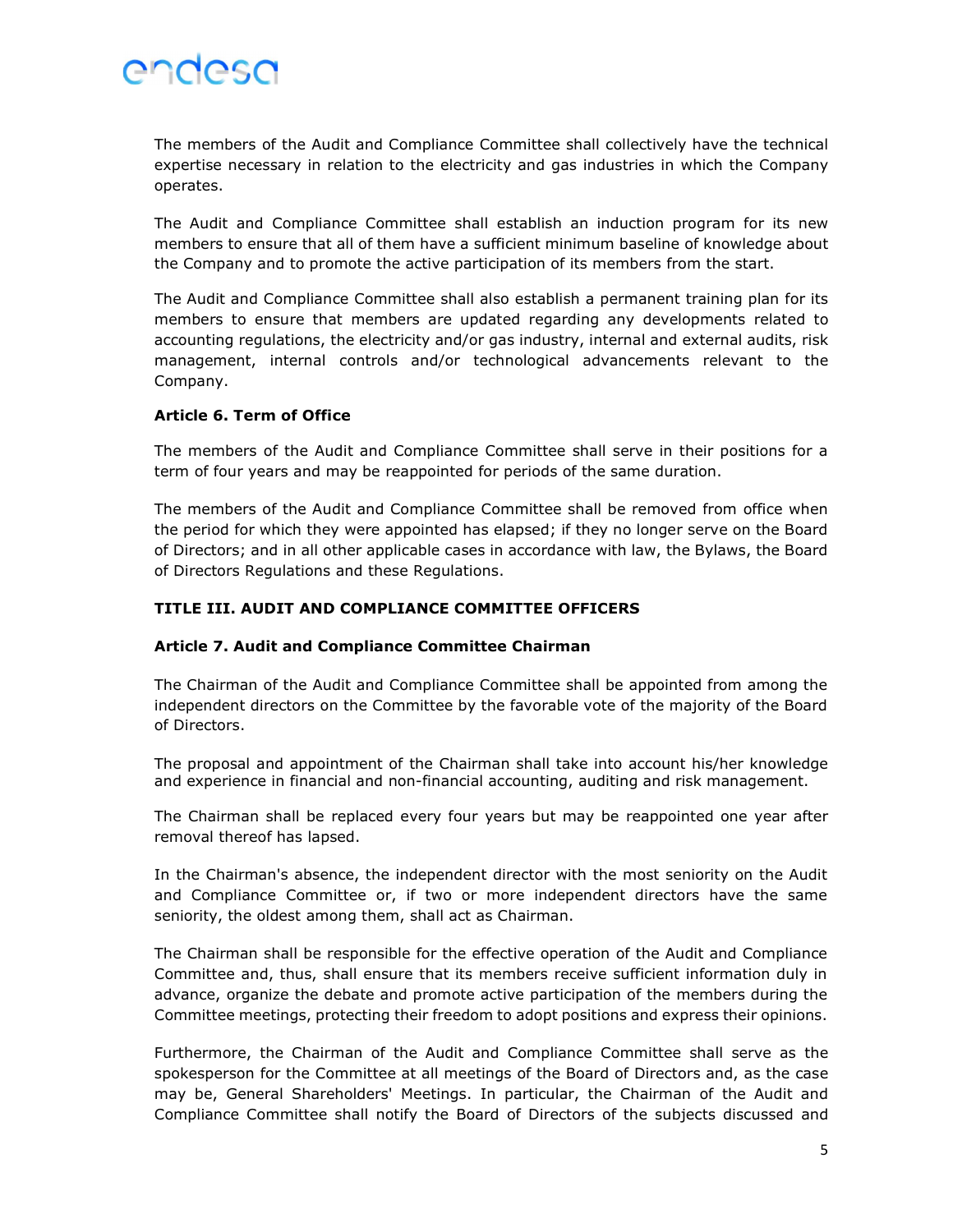

decisions adopted in each Committee meeting, providing enough detail to enable the Board to fulfill its responsibilities.

#### Article 8. Audit and Compliance Committee Secretary

The Secretary of the Board of Directors shall serve as Secretary of the Audit and Compliance Committee and shall draw up the meeting minutes, recording therein all resolutions adopted. The minutes of the Audit and Compliance Committee shall be made available to all members of the Board of Directors.

Notwithstanding the duties attributed to the Secretary in the Board of Directors Regulations, the Secretary shall also support the Audit and Compliance Committee in all matters affecting said Committee, including but not limited to supporting the Chairman in the implementation of an annual work plan and in drawing up the agenda for each meeting; in drafting the Audit and Compliance Committee Report and the Related-Party Transactions Report; as well as in collecting and distributing documents relevant to the agenda.

#### TITLE IV. PROCEEDINGS AND MEETINGS

#### Article 9. Annual Work Plan

The Audit and Compliance Committee shall establish an annual work plan laying out specific objectives for each of the duties of the Committee as well as an annual meeting schedule, taking into account the time required for each of the Committee's duties and the meeting schedule of the Board of Directors.

#### Article 10. Meetings

The Audit and Compliance Committee shall meet in accordance with the annual meeting schedule, and as often as convened by its Chairman, when so resolved by the majority of its members or at the request of the Board of Directors or, as the case may be, the Coordinating Director, subject to a minimum of four meetings per year and at least one meeting to be held upon publication of annual or interim financial information.

The Secretary shall, following the instructions of the Committee Chairman, channel and provide all required information and documentation to the remaining members of the Committee sufficiently in advance to ensure that all members have enough time to analyze the information and documentation prior to each meeting.

Meeting notices for the Audit and Compliance Committee may be sent by mail, e-mail or any other means of distance communication to each of the Directors, together with a copy of the agenda, sufficiently in advance and, in any case, at least forty-eight hours before the date set for the relevant meeting.

The Chairman may, in urgent circumstances, call an Audit and Compliance Committee Meeting by any of these means, as well as by telephone, without giving the minimum prior notice set forth in the preceding paragraph. A majority of those in attendance shall confirm the existence of such urgent circumstances at the beginning of the meeting.

A meeting does not have to be called in advance if all of the members are present and unanimously agree to hold the meeting and to the agenda items.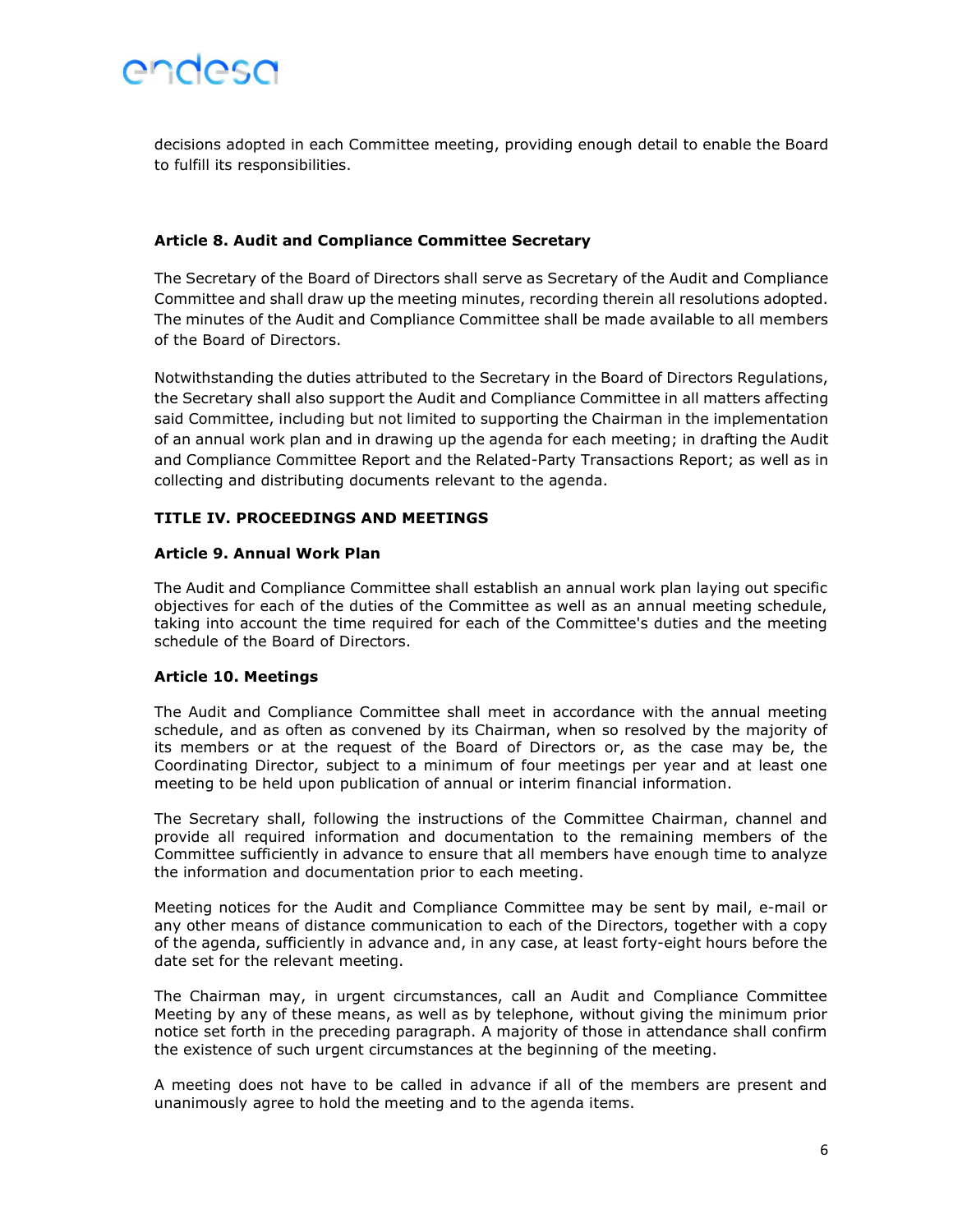# Article 11. Agenda

The Chairman shall set the agenda for all meetings of the Audit and Compliance Committee, taking into account the agenda of the Board of Directors and the Committee's annual work plan. Furthermore, the agenda shall, in all cases, include those items requested by the Board Chairman or, as the case may be, the Coordinating Director.

#### Article 12. Venue of Meetings

The Audit and Compliance Committee meetings will usually be held at the Company's registered office, but may also be held at such other location as may be determined by the Chairman and stated in the meeting notice.

As deemed appropriate by the Chairman of the Audit and Compliance Committee, the Committee may meet remotely with all or some of its members and the Secretary using videoconferencing, conference calls, or any other means of distance communication, provided there is interactivity and intercommunication in real time, thereby guaranteeing simultaneity of developments. In such case, the meeting notice and minutes shall indicate, as the case may be, the connection system. The resolutions shall be considered passed at the registered offices.

### Article 13. Assembly, Proxies and Adoption of Resolutions

The Audit and Compliance Committee meetings shall be validly assembled when the majority of its members are in attendance, in person or by proxy.

Each member of the Audit and Compliance Committee may grant a proxy to another member, in writing and specifically for each meeting. Resolutions must be passed by a majority vote of the Directors attending the meeting. In the event of a tie, the Chairman or Acting Chairman shall have the casting vote.

# Article 14. Attendance

The Chairman of the Audit and Compliance Committee, through the Secretary, may request that the Chairman of the Board of Directors, the Managing Director or any other member of the Board of Directors attend any meeting of the Committee, as deemed appropriate and in all cases at the meeting to be held upon publication of annual or interim financial information; the Committee meetings may also be attended by the internal auditor and, if a review report is issued, by the statutory auditor, for those agenda items in relation to which they were invited to attend. Any meetings held with the internal auditor or statutory auditor shall be held, at least in part, without the attendance of the Company's management so that any specific issues arising from the reviews performed may be discussed in private.

Notwithstanding the above, the Internal Audit Manager shall have effective direct access to the Audit and Compliance Committee.

The Chairman of the Audit and Compliance Committee may also, through the Secretary, invite or require any executive or employee of the Endesa Group, as well as any member of a subsidiary company's management body that was appointed at the Company's proposal, to attend or appear at a meeting of the Committee. These attendees shall provide assistance and access to information held thereby, provided no legal restrictions apply thereto.

#### TITLE V. RESPONSIBILITIES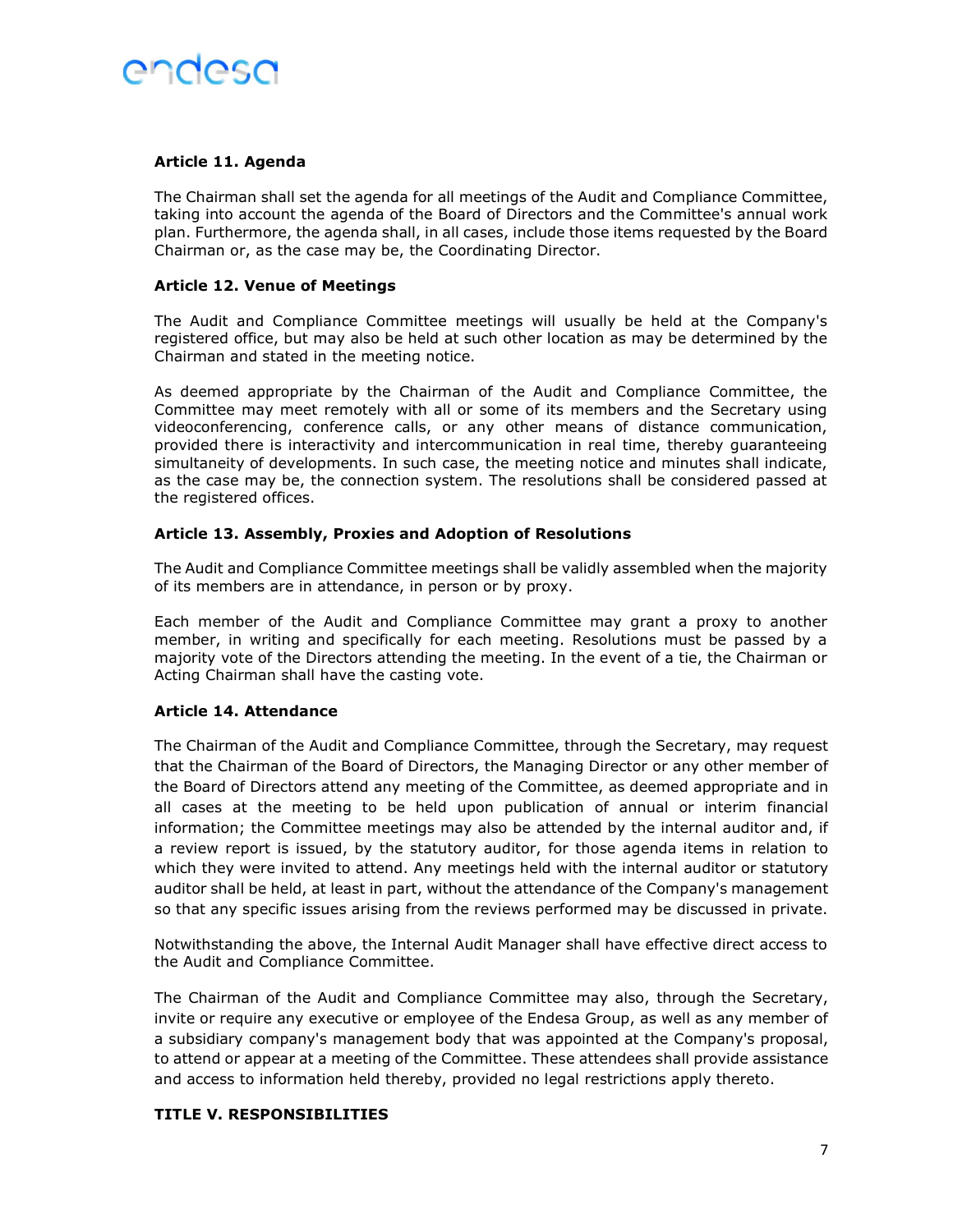

#### Article 15. Committee Duties

The primary duty of the Audit and Compliance Committee is to advise the Board of Directors and to monitor and oversee the independence of the statutory auditor, the effectiveness of internal control and risk management mechanisms, and the processes for drafting and presenting financial and non-financial information, as well as to report to the Board of Directors or the General Shareholders' Meeting on related-party transactions, in accordance with the legislation in force.

In any case, the Board of Directors may assign other duties to the Audit and Compliance Committee not reserved to another body by virtue of law, the Bylaws or the Board of Directors Regulations.

### Article 16. Statutory Auditing Responsibilities

1. Appointment of External Auditor:

The Audit and Compliance Committee shall refer proposals to the Board of Directors for the selection, appointment, reappointment and removal of the statutory auditor, taking responsibility for the selection process, in accordance with the provisions of applicable regulations, as well as for their terms of engagement. In this regard, the Audit and Compliance Committee shall:

a) Submit a recommendation on the appointment of statutory auditors or audit firms to the Board of Directors.

These recommendations shall, except as regards renewal of an audit engagement, be justified and contain at least two proposed auditors. The Audit and Compliance Committee must indicate which auditor is preferred and justify its opinion.

The Audit and Compliance Committee shall state in its recommendation that the auditor is free from third party influences and not subject to any provision that would limit appointment of the auditor by the General Shareholders' Meeting.

Except as regards renewal of an audit engagement, the Audit and Compliance Committee's recommendation shall be prepared following a selection process organized by the Company, and implemented by the Audit and Compliance Committee, in accordance with the criteria established in the regulations in force from time to time.

- b) Encourage the Endesa Group's External Auditor to accept responsibility for auditing of all of the companies within the group.
- c) Ensure that compensation of the External Auditor for work completed does not compromise its quality or independence and verify limits on the concentration of the Auditor's business.
- d) Monitor compliance with the audit agreement, regularly receiving information from the External Auditor on the audit plan and on the results of its implementation as well as on any other topics related to the account auditing process.
- e) Verify that the Company reports any change in External Auditor to the Spanish Securities Market Commission (Comisión Nacional del Mercado de Valores - CNMV),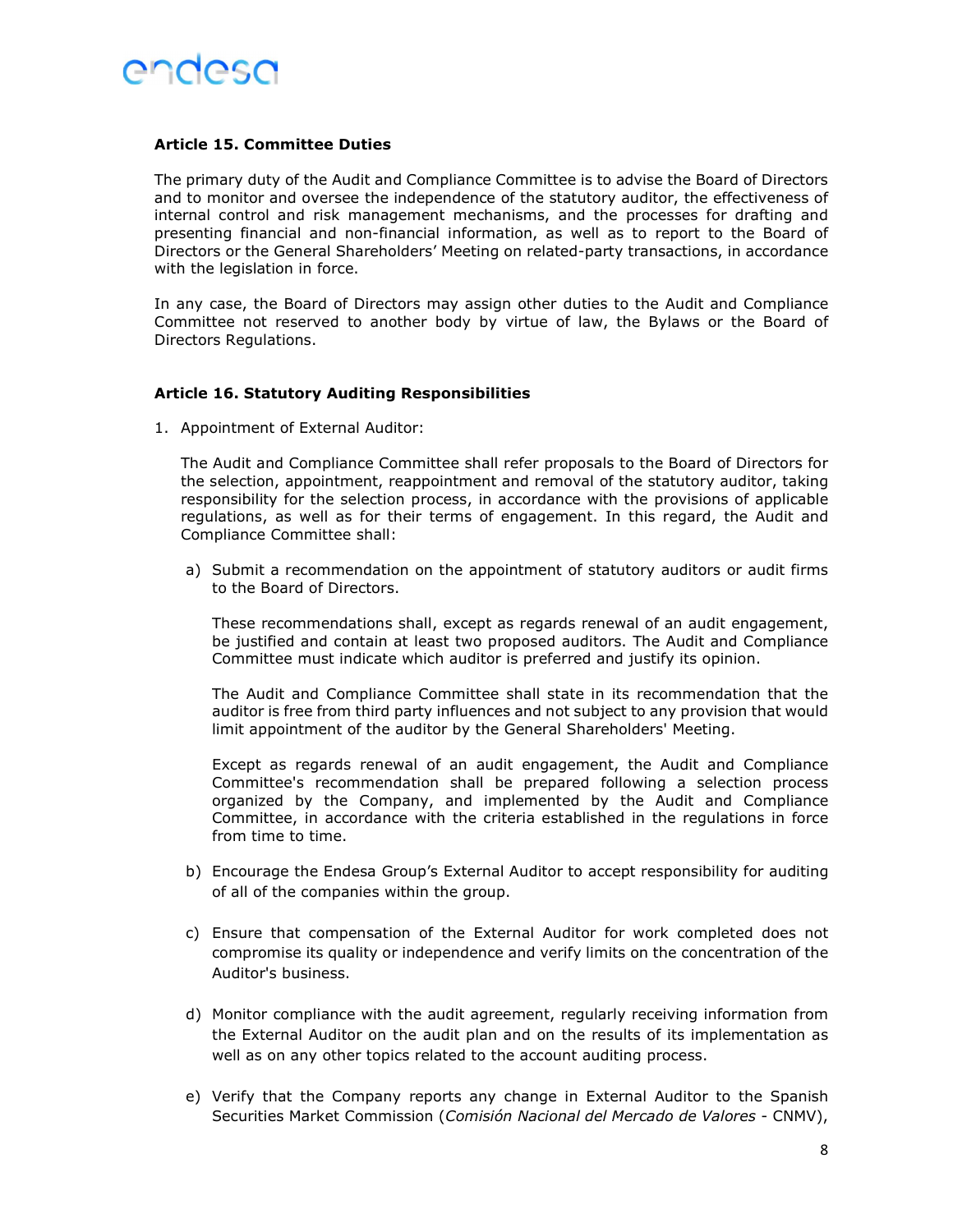

including a statement on any potential conflicts with the outgoing auditor and, if any, the content thereof.

- f) In the event the External Auditor resigns, the Committee shall examine the circumstances leading thereto.
- 2. Engagement of the External Auditor to provide non-Audit services:
	- a) The Audit and Compliance Committee shall, after assessing both threats to independence and the safeguard measures applied by the auditor, authorize the engagement of the External Auditor to provide non-Audit services not classified as prohibited services under applicable law to the Company, its parent company or its controlled companies.
	- b) The Audit and Compliance Committee shall approve a policy for engaging the External Auditor to provide non-Audit services.
- 3. Independence of the External Auditor:

The Audit and Compliance Committee shall assess and monitor the independence and objectivity of the External Auditor, building the necessary relationship therewith in order to obtain information on any issues that could pose a threat to the External Auditor's independence.

In this regard, the Audit and Compliance Committee shall:

- a) Receive an annual statement from the External Auditors on their independence in relation to the company or any of its directly or indirectly related entities. This report shall include detailed and itemized information on additional services of any nature that were provided together with the applicable fees received from such entities by either the External Auditor or other persons or entities related thereto, in accordance with the applicable regulations governing statutory auditing;
- b) Issue an annual report, prior to publication of the auditors' report, expressing an opinion on whether the independence of the statutory auditors or audit firms has been compromised. This report shall, in any case, include a justified assessment of each of the additional services referred to in the preceding paragraph, accounted for both on a stand-alone and collective basis, which were provided apart from the legal auditing and in relation to independence requirements or regulations governing statutory audit activities;
- c) Gather from the Administration, Finance and Control Department, the Internal Auditing Department and the statutory auditor any information which may be relevant to the independence of said statutory auditor.

The provisions set forth herein above shall be interpreted notwithstanding any statutory audit regulations.

4. Review of audit work:

Once the audit has been completed, the external auditor shall submit the additional report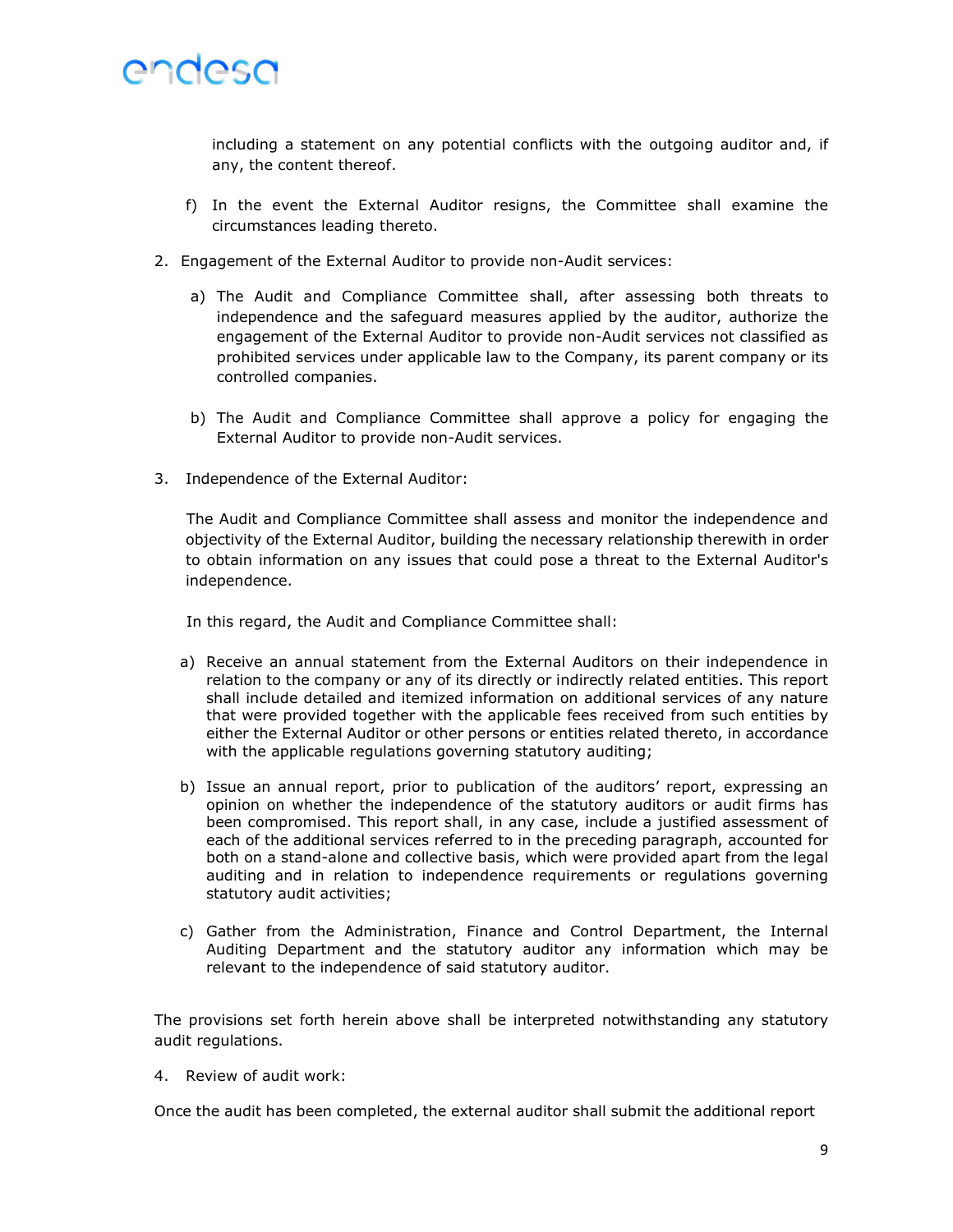

to the Audit and Compliance Committee detailing the results of the audit carried out (Article 11 of Regulation (EU) No. 537/2014, of April 16), and the Committee shall review, with the external auditor, all significant findings identified during the audit, and the contents of the audit report and the additional report to the Committee.

5. Final assessment of the performance of the External Auditor:

In order to meet all of its oversight duties, the Audit and Compliance Committee shall complete a final assessment of the auditor's performance, addressing its contribution to the quality of the audit and the comprehensiveness of the financial information.

If based on this assessment of the auditor the Audit and Compliance Committee has unresolved concerns regarding the quality of the audit, the Committee shall consider notifying the Board of Directors and, if appropriate, shall notify such circumstance to the relevant oversight bodies.

6. Reporting to the General Shareholders' Meeting:

The Audit and Compliance Committee shall report the audit findings to the General Shareholders' Meeting, explaining how the audit has contributed to the integrity of the financial information and about the involvement of the Committee in this process.

In those cases in which the statutory auditor has included any reservation in the auditors' report, the Chairman of the Audit and Compliance Committee shall report the Committee's opinion on the contents and scope of such reservation to the General Shareholders' Meeting and shall make available to the shareholders, at the time the Notice of General Meeting is issued and together with the remaining Board proposals and reports, a summary of such opinion.

# Article 17. Responsibilities Regarding the Drafting of Economic/Financial and Non-Financial Information

The Audit and Compliance Committee shall hold the following duties regarding the drafting of economic/financial and non-financial information:

- 1. To monitor and assess the preparation and presentation of all required financial and non-financial information on the Company and, as the case may be, the Endesa Group, as well as to submit recommendations or proposals to the Board of Directors with a view to safeguarding the integrity thereof.
	- a) To review, analyze and discuss on an on-going basis the financial statements and other non-financial information related to the management, internal audit, external auditor or, as the case may be, audit firm, as applicable.
	- b) To assess, taking into account the different available sources of information, whether the Company has properly applied all accounting policies and used its own judgment to reach its own conclusions.
- 2. As relates to non-financial information, the Committee shall propose to the Board of Directors the appointment of the independent verification provider responsible for verifying the information contained in the non-financial information statement.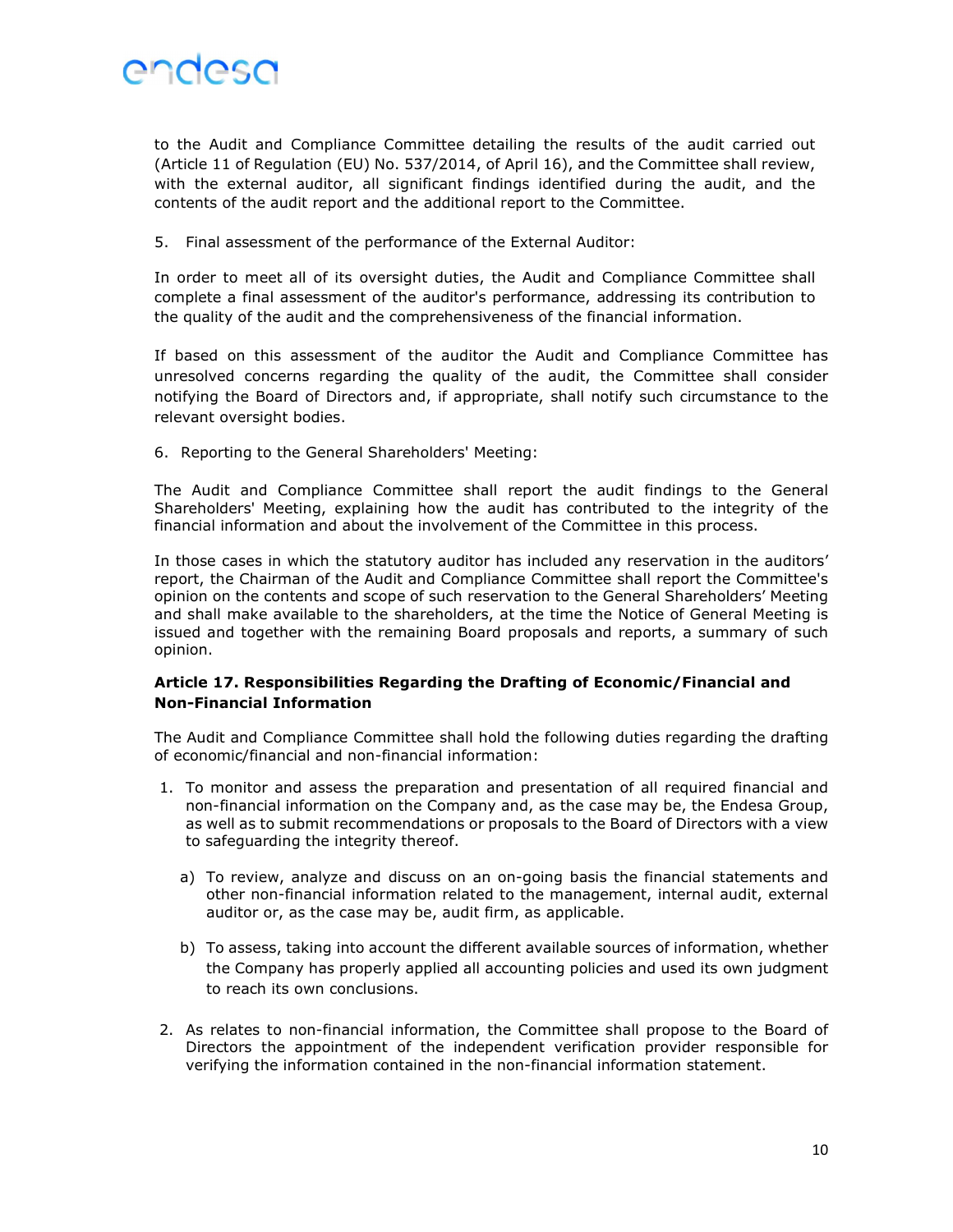- 3. To report to the Board of Directors on the clarity and integrity of the financial and nonfinancial information which the Company, in its condition as a listed company, is legally required to periodically make public, namely:
	- a) An annual financial report including the annual financial statements and management reports both for the Company and its consolidated Group, reviewed by the auditor.
	- b) A consolidated Group non-financial information statement, following a report from the Sustainability and Governance Committee.
	- c) A semi-annual financial report for the first six months of each fiscal year, including the Summary Annual Financial Statements and the Company and consolidated Group Interim Management Reports.
	- d) Interim statements on the first and third quarters of each fiscal year, explaining all significant events and transactions carried out as from the beginning of the fiscal year up to the end of the relevant quarter, and including also a general statement on the financial position and profits of the Company and its Consolidated Group.
- 4. To monitor the effectiveness of internal controls on financial and non-financial information of the Company, which should include receiving reports from the internal control and internal audit managers, and determining the trustworthiness and reliability of the system, reporting such conclusions to the Board of Directors, as well as to discuss with the External Auditor any significant weaknesses in the internal control system detected during the audit. For such purpose, as the case may be, the Audit and Compliance Committee may submit recommendations or proposals to the Board of Directors, including the periods established for compliance therewith.
- 5. To review and ensure that all financial and non-financial information published on the Company's website remains up to date and matches the information drawn up by the Company's directors and published, as the case may be and as so required, on the website of the CNMV.

# Article 18. Responsibilities Regarding the Internal Control and Risk Management Systems

The Audit and Compliance Committee shall hold the following duties regarding the internal control and risk management systems:

- 1. To submit the risk control and management policy, including tax risks, as well as any amendments thereto, to the Board of Directors, ensuring that, at a minimum, the following aspects are identified or addressed:
	- a) The different types of financial and non-financial risks (including but not limited to operating, technological, legal, social, environmental, political, reputational or corruption-related) faced by the Company, including as financial and economic risks any contingent liabilities and other off-balance sheet risks.
	- b) A risk control and management model based on different risk levels.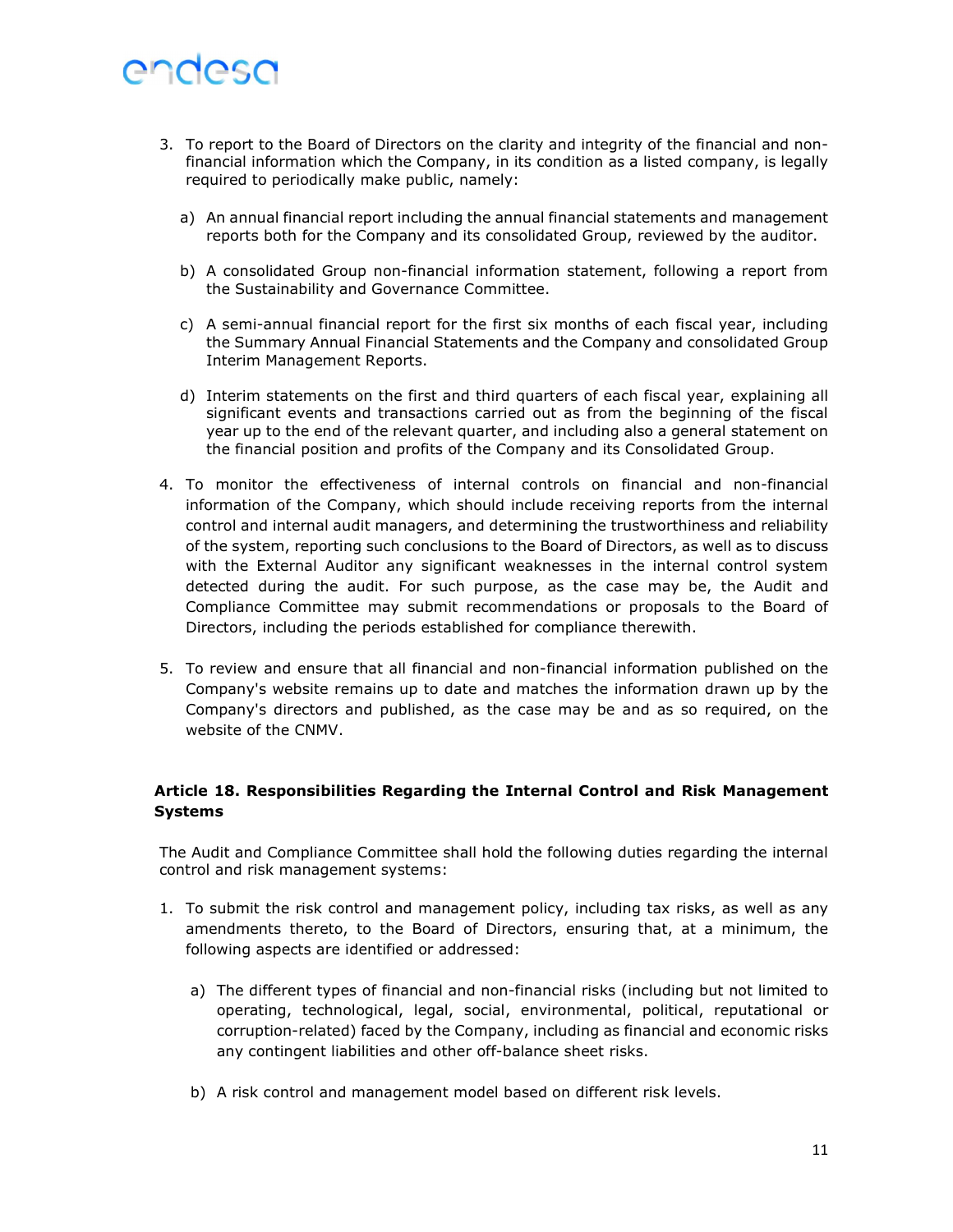- c) An established risk level deemed acceptable by the Company.
- d) The measures intended to mitigate the impact of the risks identified, in the event that they materialize.
- e) The internal control and reporting systems that will be used to control and manage the aforementioned risks, including contingent liabilities and off-balance sheet risks.
- 2. To monitor the effectiveness of the internal controls and risk management system. For such purpose, Endesa's Risk Committee shall report directly to the Audit and Compliance Committee. In this regard:
	- a) Throughout the year, the Committee shall monitor all significant risks, including financial and non-financial risks, and shall identify any new emerging risks, including those arising from technological, environmental, social or regulatory changes, as well as any reputational risks or the existing whistle-blowing mechanisms. For this purpose, the Committee shall:
		- $\checkmark$  Receive quarterly reports from management on the internal control and risk management systems.
		- $\checkmark$  Submit to the Board of Directors an annual assessment of the most significant financial and non-financial risks, including the level of tolerance established for each such risk, and shall report on exposure levels and the effectiveness and operation of the risk management and control system in accordance with the provisions of the policy approved by the Board in such regard.
		- $\checkmark$  Receive annual information on risks relevant to the context and the Company (emerging risks).
	- b) The Committee shall promote a culture where risk is considered as a factor in all decisions and at all levels of the organization.
	- c) The Audit and Compliance Committee shall select an external independent expert to regularly assess performance of the internal control and risk management function.

# Article 19. Responsibilities Regarding Related-Party Transactions

The Audit and Compliance Committee shall establish demanding and transparent processes that ensure transactions carried out by the Company or its Group with Directors, senior executives and shareholders in possession of 10% or more of the voting rights or represented in the Board of Directors, or with any parties related thereto, are fair and reasonable from Endesa's point of view and, where appropriate, from the point of view of non-related party shareholders, and strictly comply with applicable law.

In this regard, the Audit and Compliance Committee shall:

- 1. Propose Regulations governing the Company's related-party transactions to the Board of Directors, for approval and alteration, and approve an implementing procedure for the Regulations on related-party transactions.
- 2. Prior to its approval by the Board of Directors or the General Shareholders' Meeting, release a report on the related-party transactions with an opinion on whether or not a transaction is fair and reasonable from the point of view of Endesa, S.A. or a group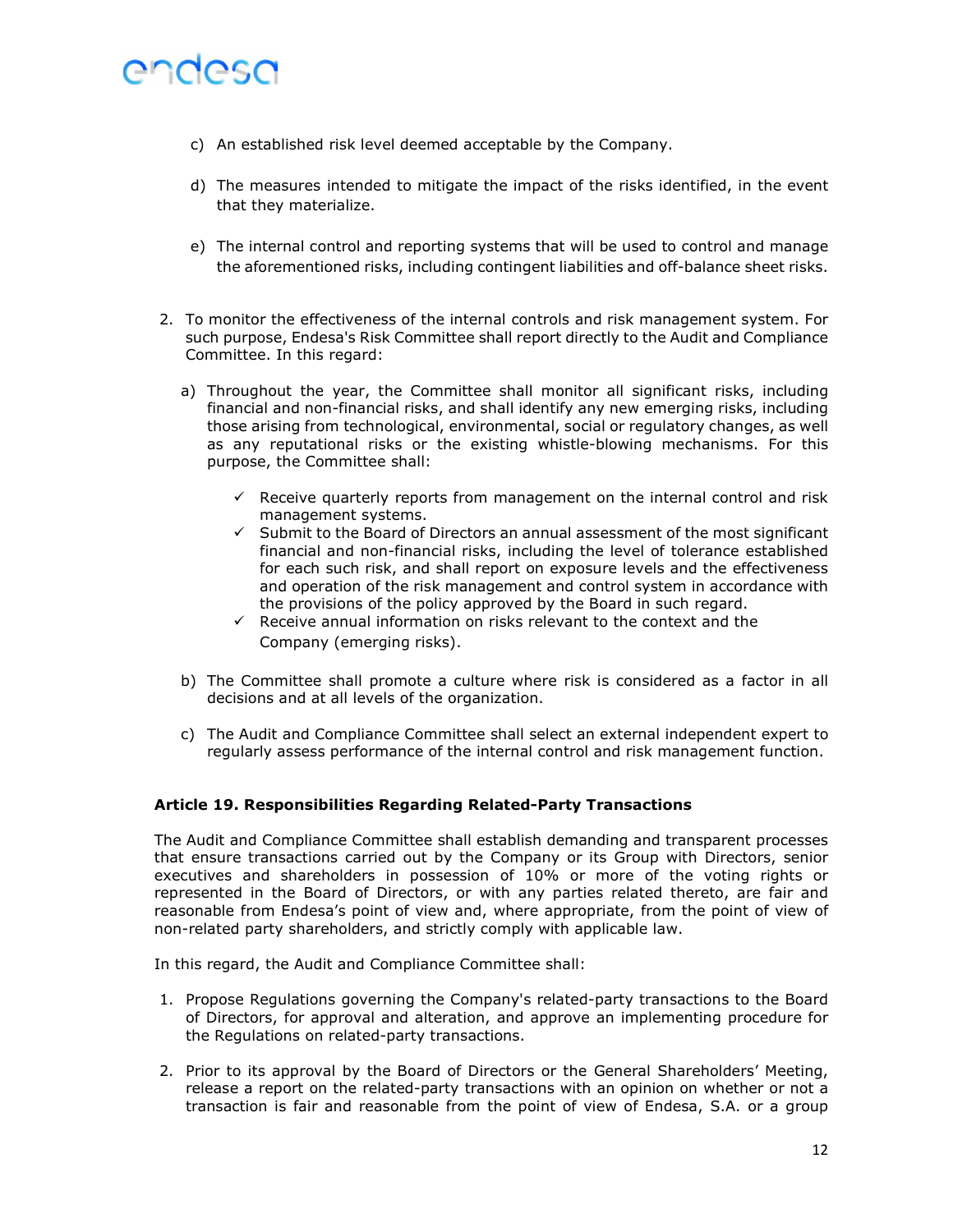

company or the non-related party shareholders. This report must refer to the budgets used as the basis for assessment, as well as the methods applied. The affected directors must not be involved in drawing up the report.

The Audit and Compliance Committee will resort, as it deems necessary, to external advice to prepare said report.

- 3. Participate, where appropriate, in the delegation procedure which the Board of Directors may establish as per the legal provisions and verify the transactions' fairness and transparency.
- 4. Draft an annual report on related-party transactions performed by the Company during the relevant fiscal year.

#### Article 20. Internal Audit Responsibilities

The Audit and Compliance Committee shall directly oversee the Internal Audit Department, which shall report hierarchically to the Board of Directors and, functionally, to the Committee Chairman, and in accordance with the International Standards for Professional Practice for Internal Audits, shall also have a direct reporting line to the Managing Director. These oversight and functional reporting responsibilities are implemented, inter alia, through the following duties:

a) To ensure the independence and effectiveness of the internal audit function. In this regard, to assess on annual basis the operation of the Internal Audit function and performance of its manager.

The Committee shall establish the procedure for such annual assessments, which shall focus on those areas referred to in paragraphs c, d, e, f and g, *infra*, and which shall involve obtaining the opinion of the Executive Directors.

As regards assessment of the Internal Audit function, the Committee shall ensure that the Internal Audit Manager develops and maintains a Quality Assurance and Improvement Program to cover all aspects of its activities, which shall include an independent assessment to be completed by an external party at least every three years, in accordance with the International Standards for the Professional Practice of Internal Auditing, and which shall be approved by the Audit and Compliance Committee.

As regards assessment of the performance of the Internal Audit Manager, the Audit and Compliance Committee shall monitor the calculation of said Manager's variable compensation, thus preventing the targets for the area from compromising the Manager's objectivity and independence. This assessment shall include a determination of whether the targets and criteria established for the purposes of variable compensation of the Internal Audit Manager have been met, with the involvement of the Audit and Compliance Committee. The conclusions of this assessment shall be reported to the Internal Audit Manager and shall be taken into account by the Board of Directors when calculating the final annual variable compensation of said Manager. The Board of Directors shall establish the compensation policies applicable to the Internal Audit Manager, as a manager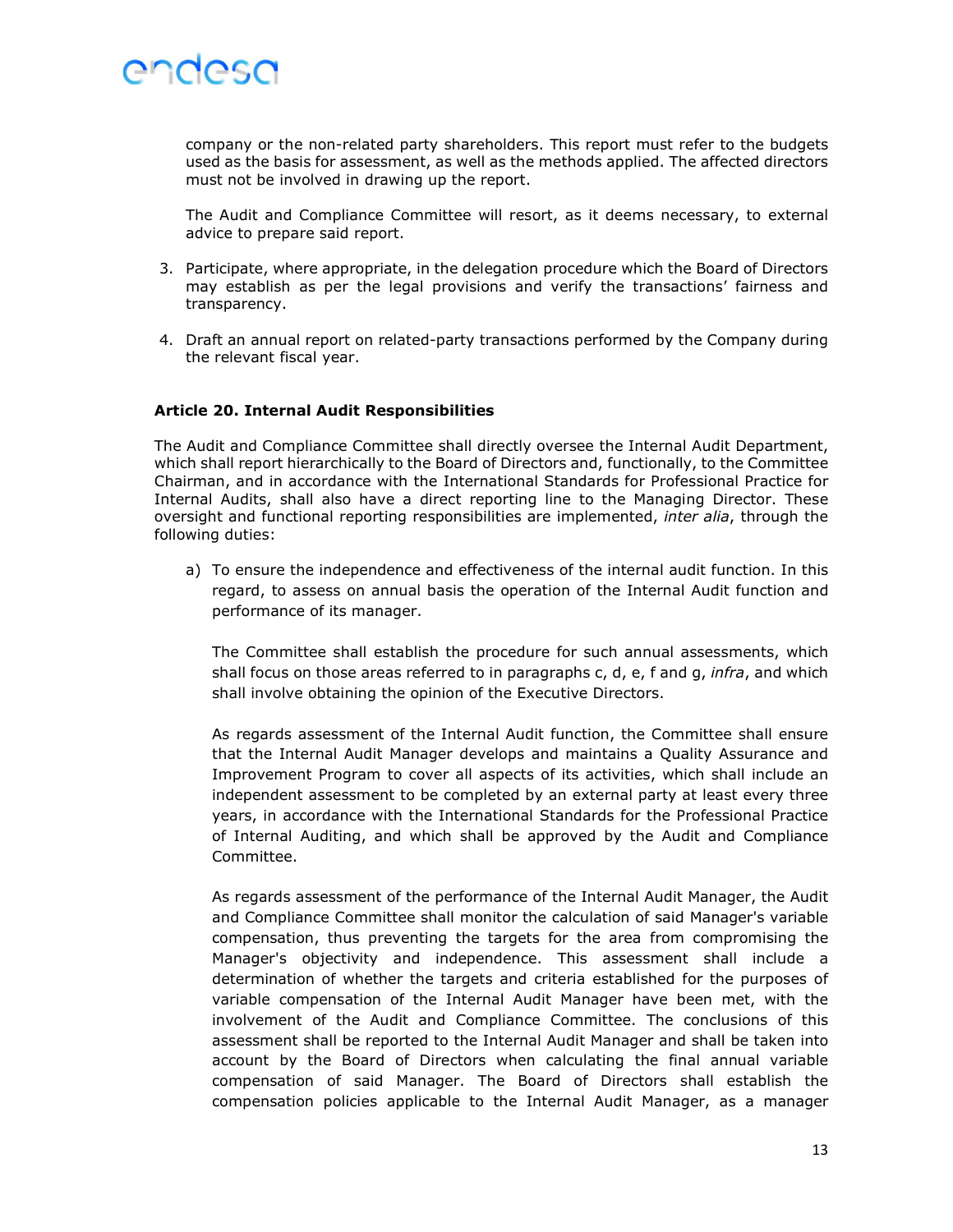

reporting directly to the Board.

b) As applicable, to propose to the Board of Directors the selection, appointment or removal of the person responsible for internal auditing services, as the case may be, following a report from the Appointments and Compensation Committee. In order to ensure the independence thereof, the internal auditor shall not be dismissed without a prior proposal from the Chairman of the Audit and Compliance Committee.

The Audit and Compliance Committee shall require the Internal Audit Manager to draft a succession plan, which shall be regularly updated.

- c) To approve the budget for such services in order to ensure it meets the real needs of the Company.
- d) To approve its direction, annual work plan and duties, ensuring that its activity is primarily focused on relevant risks for the Company, including reputational risks.
- e) To receive regular information on its activities and, in particular, on implementation of the annual work plan, including any possible incidents or limitations to the scope arising in the implementation of such plan and, in any case, receive a final report for each fiscal year; and to verify that Senior Management takes the conclusions and recommendations of its reports into account.
- f) To ensure that employees have the appropriate background and are able to objectively and independently perform their work, in relation to which the requirements set forth in the International Standards for the Professional Practice of Internal Auditing and the recommendations of the Corporate Governance Code for Listed Companies shall serve as a reference.
- g) To monitor the annual internal audit plan, verifying that said plan has taken all key risks into account, including financial and non-financial risks of the business, and that said plan identifies and clearly lays out its responsibilities as relates to proper coordination of other assurance functions, including those of the risk management and control, regulatory compliance and external audit units.

To create and monitor a mechanism that allows employees and interest groups to communicate –confidentially and, as the case may be, anonymously, respecting the rights of the reporting and reported parties– any potentially significant irregularities, including on financial, accounting or other concerns, as related to the Company and its ethics and crime prevention regulations which are detected within the Company, as well as to regularly receive information on the operation thereof.

#### Article 21. Responsibilities Regarding Tax Matters

The Audit and Compliance Committee, prior to drafting the annual financial statements, shall receive information from the tax manager, to be communicated to the Board of Directors, on the degree of compliance throughout the fiscal year with the Spanish Code of Good Tax Practices, to which both Endesa and its subsidiaries are signatories, as well as on the most relevant tax issues.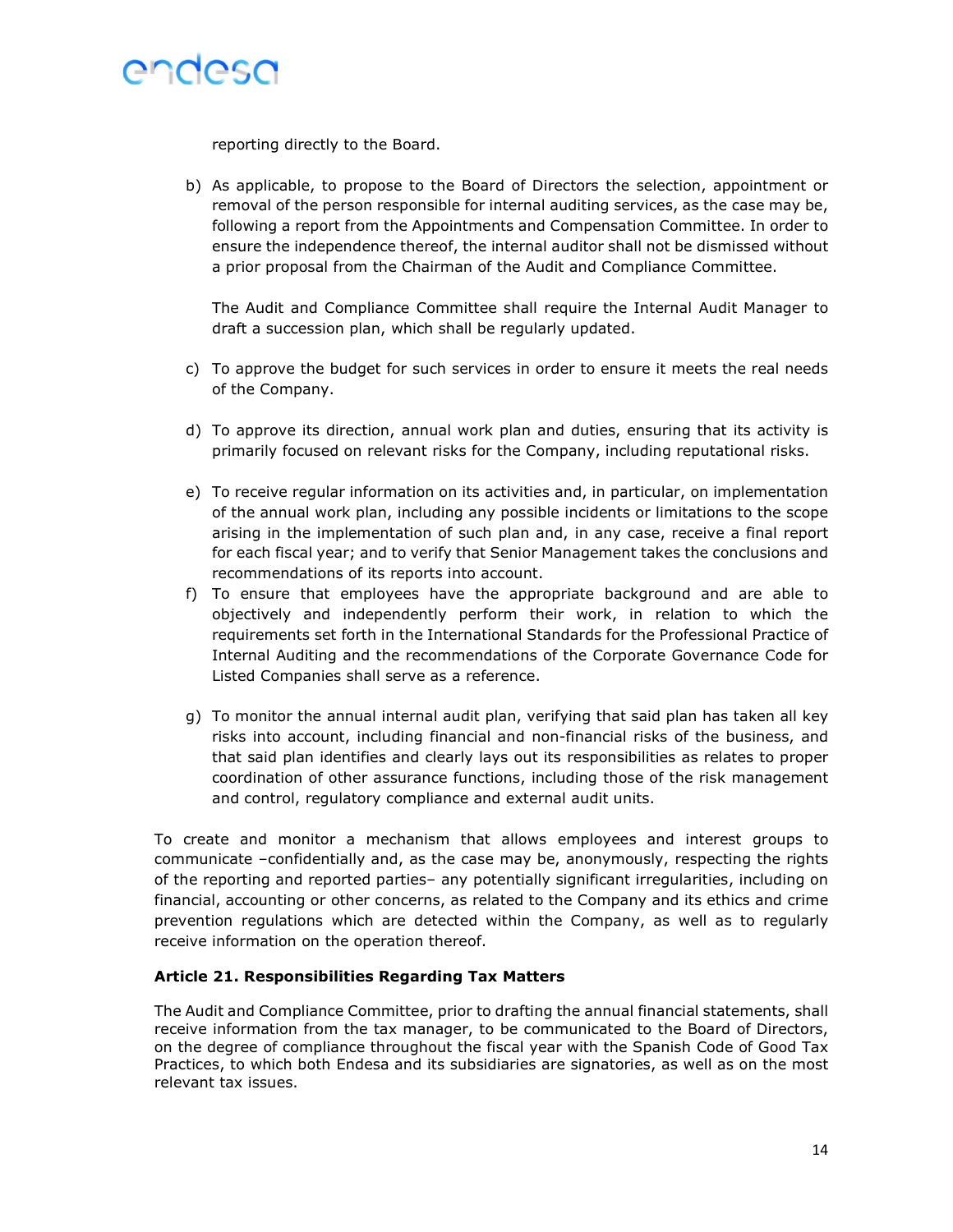

The Audit and Compliance Committee shall, inter alia, submit the following to the Board of Directors for decision or approval:

- a) Tax strategy and any changes thereto.
- b) Transactions posing particular tax risks whenever such risks constitute a determining or relevant factor for approval by the Board. The General Manager of Administration, Finance and Control shall determine which transactions should be considered as such in accordance with the Company's Tax Control Framework.
- c) The creation or acquisition of shares in special purpose vehicles or companies incorporated in foreign countries or territories which are classified as tax havens.

#### Article 22. Regulatory Compliance Responsibilities

The Audit and Compliance Committee shall have, inter alia, the following duties:

- 1. As regards criminal risk and bribery prevention:
	- a) To propose the approval or amendment of the Criminal Risk and Bribery Prevention Model to the Board of Directors and to monitor performance of and compliance with said model.
	- b) To appoint and remove members of the Oversight Committee for the Criminal Risk and Bribery Prevention Model, as well as to approve any regulations or amendments thereto.
- 2. In relation to the prevention of competition risk:
	- a) Propose the Fair Competition Policy to the Board of Directors, for approval or alteration
	- b) Approve and alter the Fair Competition Defense Compliance Program and the annual activity program and oversee their operation and compliance.
	- c) Appoint and cease the term of office of members of the Fair Competition Committee and approve the Committee's regulations and any amendments thereto.
- 3. In relation to personal data protection:
	- a) Appoint Endesa's Data Protection Officer for a period of four years, at the proposal of the head of the Legal Department.
	- b) Monitor compliance with applicable data protection regulations and receive information on the requirements of the competent bodies, through the reporting of information by the Data Protection Officer, at least twice a year.
- 4. Through the office of the General Secretary, in coordination with other units within Endesa Group and without prejudice to the duties of the Internet Audit unit, implement global regulatory compliance systems or models for management thereof. To this end, it may appoint a head of regulatory compliance within Endesa Group.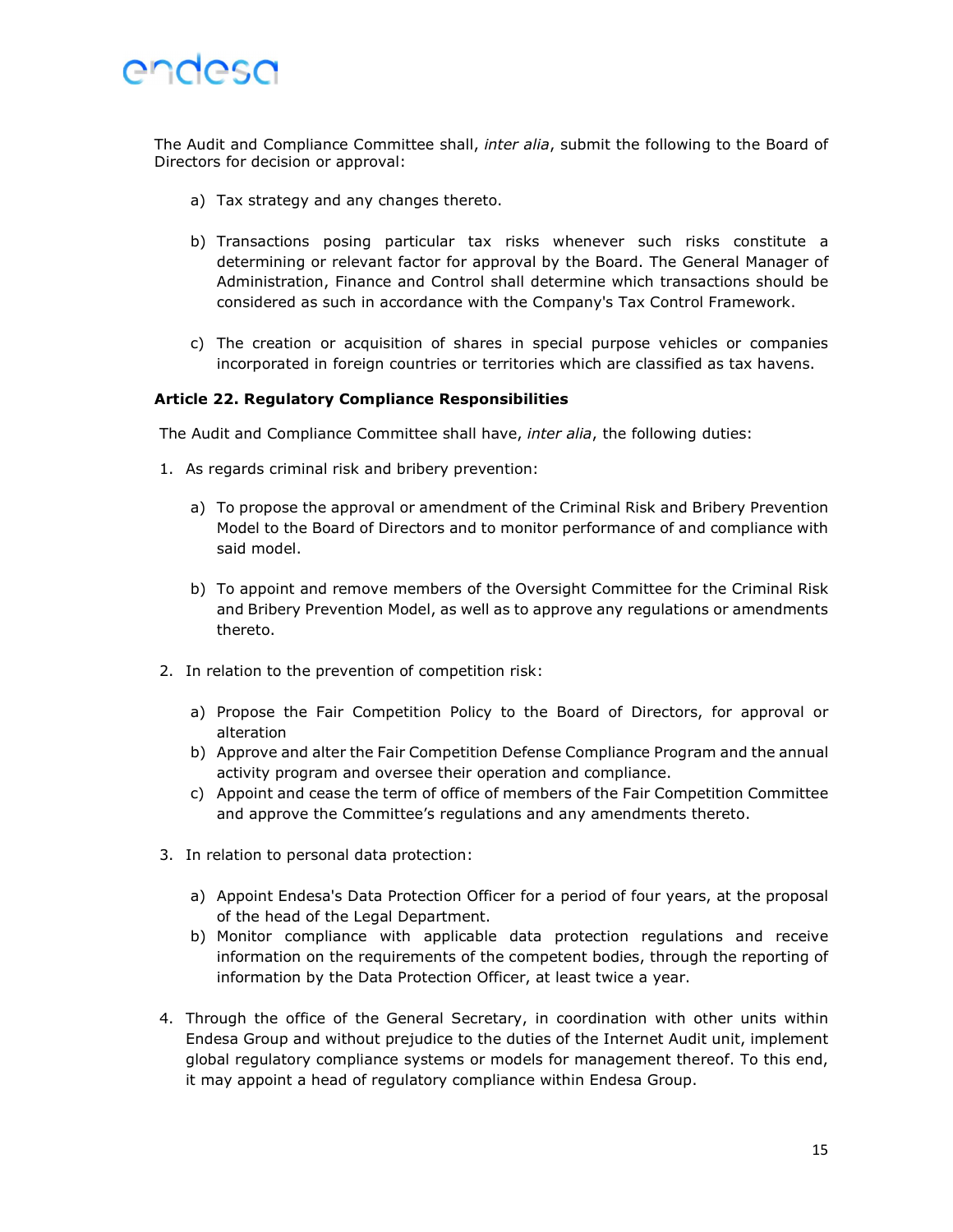5. Propose the approval or amendment of Endesa's ethics regulations to the Board of Directors and oversee compliance therewith.

### Article 23. Other Responsibilities

The Audit and Compliance Committee shall have, inter alia, the following duties:

- 1. To report to the Board of Directors on the Company's internal corporate policies and regulations comprising Endesa's corporate governance system, as relates to matters within its purview.
- 2. To report to the Board of Directors on the Corporate Governance Annual Report, for approval and publication on an annual basis, in accordance with applicable legal provisions and regulations, for those matters falling within the purview of the Committee.
- 3. To submit the Audit and Compliance Committee Report to the Board of Directors for approval and publication, on an annual basis.
- 4. To receive information on structural and corporate transactions of strategic interest which the Company intends to perform in order to analyze such transactions and report to the Board of Directors regarding the financial terms, alignment with corporate interests and accounting impact thereof and, in particular, as the case may be, regarding the proposed exchange ratio.
- 5. To participate in the updates to the Board of Directors Regulations as relates to matters within its purview.
- 6. To monitor, within the scope of its purview and in accordance with the Company's internal regulations on this matter, the Company's communications with shareholders and investors, proxy advisors and other stakeholders, and to report to the Board of Directors on such communications. Additionally, the manner in which the Company communicates and relates with small and medium shareholders will also be monitored.
- 7. To regularly receive information on the degree of compliance with the Internal Regulations on Conduct in Securities Markets and Markets for Emissions Allowances and its implementing regulations.
- 8. To receive information on reports, writings or communications of external supervisory bodies within the scope of this Committee's purview.

These duties will be deemed to be without limitation and without prejudice to such other duties as may be entrusted to the Committee by the Board of Directors. The Board may require that the Committee prepare reports on matters for which it is specifically responsible.

# TITLE VI. AUDIT AND COMPLIANCE COMMITTEE POWERS AND MEMBER DUTIES

# Article 24. Powers and Advising